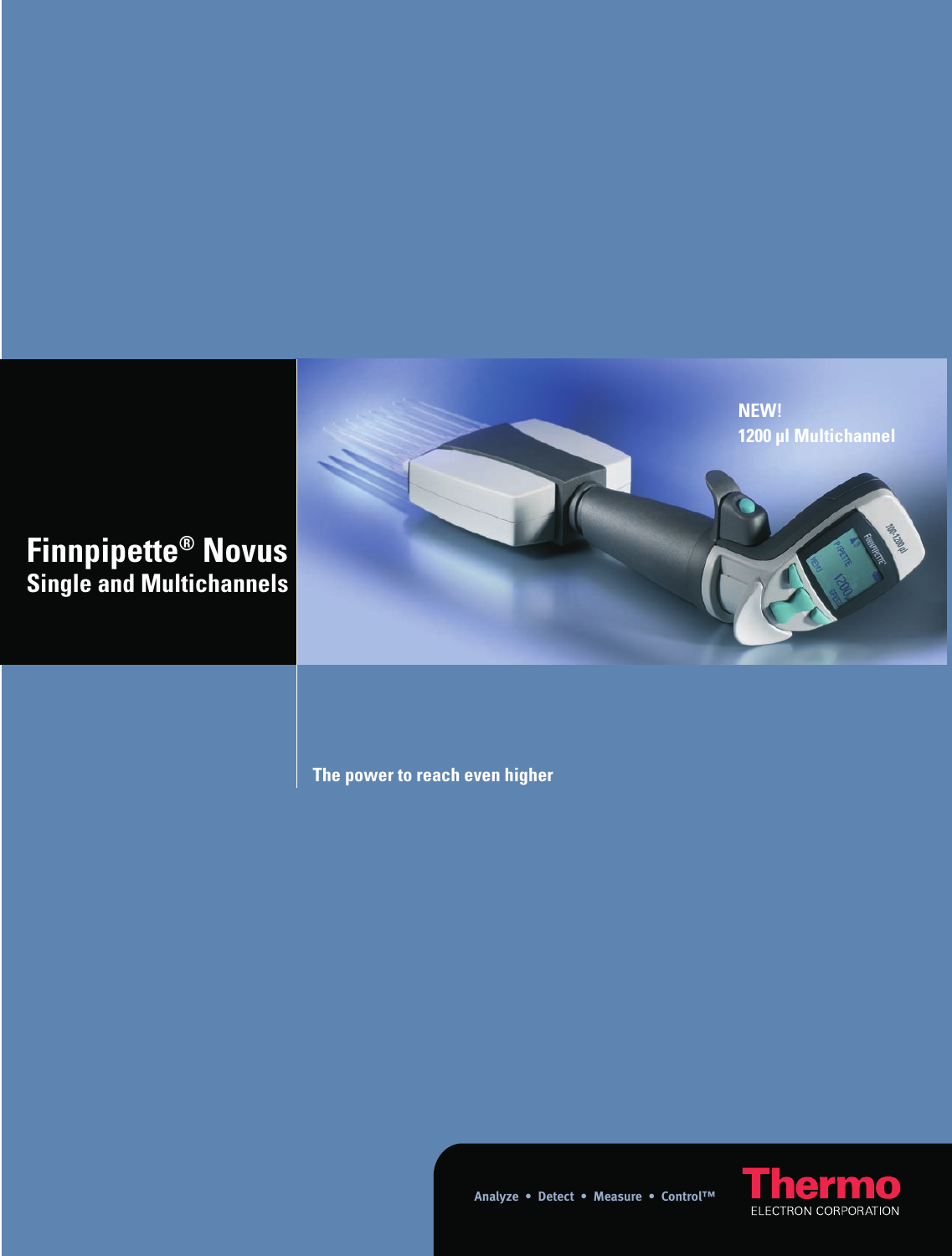# **The new Finnpipette® Novus**

**As the leader in pipetting, Thermo Electron is proud to introduce the new Finnpipette Novus, a pipette that combines simplicity, comfort and functionality in an exceptionally intuitive ergonomic design. Built on the results of recent independent ergonomics studies\*, and customer feedback, the new Finnpipette Novus gives you the power to reach the highest level of pipetting performance.**

#### **Simple**

The new Finnpipette Novus is so user-friendly that you'll learn how to use it in only a few minutes. With the instantly familiar menu and simple button layout, you can choose all the pipetting functions you need quickly and easily. The large, clear display is easy to read and shows the full names of all functions, without any confusing abbreviations. With the new Finnpipette Novus, Thermo clearly raises the standards of user-friendly design.

## **Comfortable**

The ergonomic and lightweight design of Finnpipette Novus takes account of each part of your hand and your pipetting motion, to keep stress and exertion to a minimum. When you pick up the new Finnpipette Novus, you will feel the solid shaped handle fit comfortably and securely in your hand. Together with the adjustable finger rest, this firmly supports the pipette while also ensuring the optimum pipetting position for your hand, wrist and forearm.

#### **Adjustable**

The adjustable finger rest takes the load off your hands and ensures the most efficient pipetting position. You can adjust the finger rest, 120° of movement, to fit your hand exactly. This lets your hand rest while pipetting and relax between pipetting cycles. The unique design leaves your index finger free to control pipetting with minimum effort using the trigger action pipetting button.

Additionally, the light-touch tip ejector minimizes strain on your thumb with the very low tip ejection force. Both right and left-handed users will also be pleased that the soft-touch tip ejector can be operated by either hand.

## **Light**

Finnpipette Novus is the lightest electronic pipette on the market. Its advanced lightweight construction helps to prevent upper body stress and strain, letting you work longer without fatigue.

### **Powerful**

Finnpipette Novus is a flexible and powerful pipette with two levels of functionality: basic and advanced. There are 10 different pipetting functions and 9 pipetting speeds to choose from. The intuitive menu gives you instant access to basic pipetting functions such as forward, reverse, diluting and stepper pipetting. Advanced functions, such as mixing and sequential stepping, can be easily selected from the second level of the menu.

#### **Graphical user interface**

Finnpipette Novus has a two level menu for simple control, and this is extremely easy to use thanks to its fully graphical text display. The instantly familiar text guided graphical user interface and simple button layout let you choose all the pipetting functions you need quickly and easily. Novus has builtin 9 memory slots for convenient every day operations. To each slot you are able to store one of the ten pipetting programs with your own individual settings.

### **Always ready**

To ensure that it is always powered and ready to use, Finnpipette Novus has a new lightweight, long life battery. Depending on the settings, the battery allows approximately 4000 pipetting operations and can be fully recharged in only 1 hour.

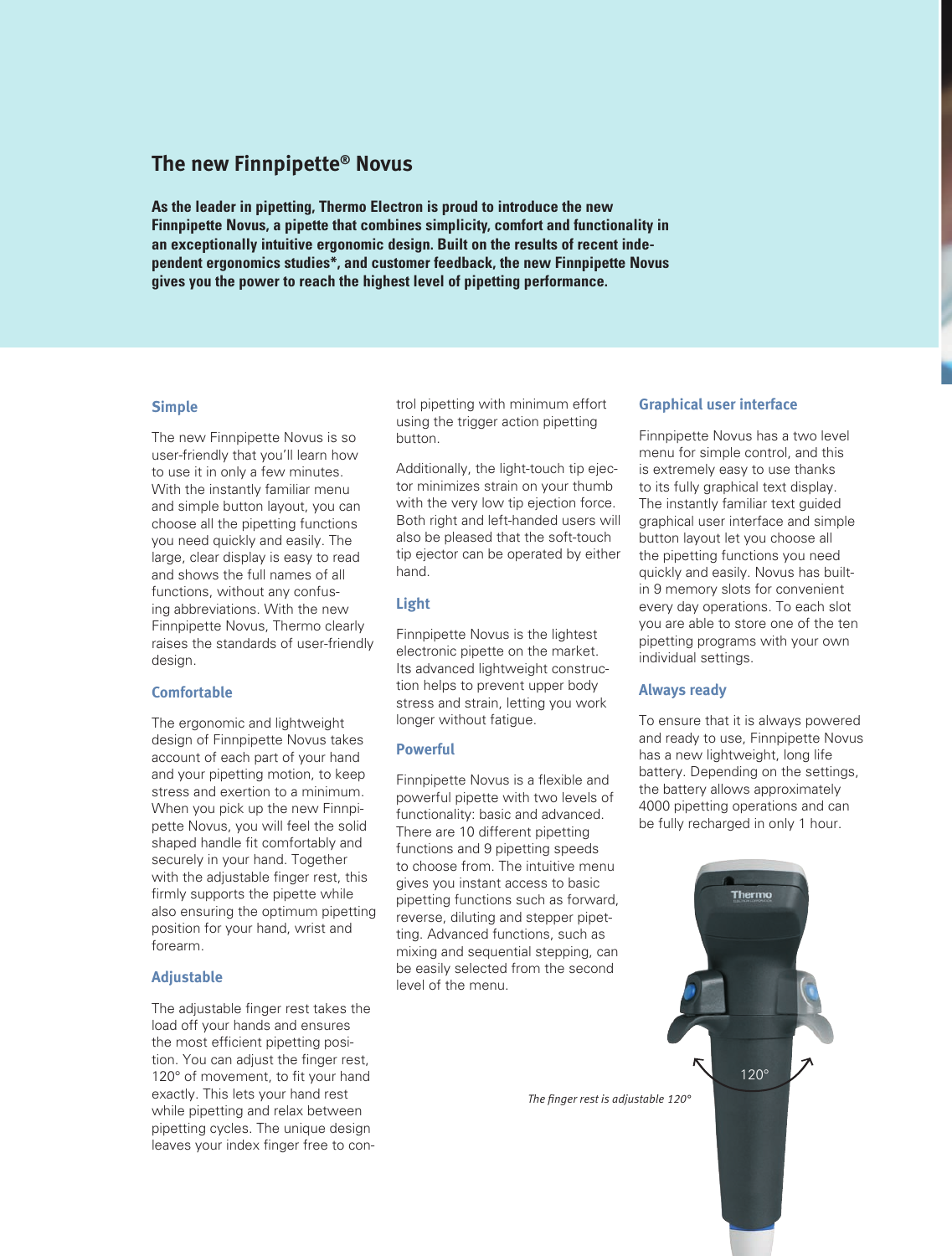





The pipette can also be used while recharging thanks to the long and unobtrusive cable.

#### **Reliable performance**

Finnpipette Novus is designed for easy in-lab calibration so that you can guarantee accurate and precise pipetting performance at all times. It is robust and easy to service, and has a fully autoclavable tip cone to ensure sterility and avoid crosscontamination. For easy monitoring of the service intervals Finnpipette Novus has a built-in counter which counts the number of pipetting after the last calibration.

#### **Personalized**

You can personalize your Finnpipette Novus and give it its own name, which will then be displayed on the screen when the pipette is not in use.

Finnpipette Novus pipettes are available in a range of volumes, each of which is conveniently color coded according to our extensive Finntip® product range.

## **Ergonomic expertise**

Thermo invented the first variable volume pipette and the first trigger-action pipette, and we recently completed in-depth studies on the ergonomics of manual and electronic pipettes. Using our expertise in ergonomic pipette design, the results of our ergonomics studies\*, as well as customer feedback, we designed the new Finnpipette Novus to be the latest development in user-friendly pipetting.

#### *\*References*

- *1. M. Lintula and N. Nevala-Puranen, Kuopio Regional Institute of Occupational Health, Ergonomics Unit (2000)*
- *2. M. Lintula and N. Nevala-Puranen, Kuopio Regional Institute of Occupational Health, Ergonomics Unit (2002)*

#### **More with Multichannel**

The recent introduction of the multichannel models to the Finnpipette Novus product family now brings the same simplicity and convenience of electronic pipetting to microplate applications.

Finnpipette Novus Multichannel with its 10 advanced pipetting functions is ideal for demanding laboratory applications, such as delivering a series of different volumes in any desired order or mixing after delivery. Its lightweight, ergonomic design provides the greatest pipetting comfort for even routine laboratory tasks.

From the wide range of Finnpipette Novus multichannel pipette models, you will find a perfect choice for each of your multichannel liquid handling applications.

# **Efficient multistepping**



New Finnpipette Novus 1200 8-channel electronic pipette is ideal for high volume stepping with a step volume of 50µl up to 1200µl. You can dispense efficiently and quickly e.g. 100µl up to 12 columns filling the whole plate. Novus is also a practical tool for filling high volume deep well plates. Stepping results are ensured by Finntip Flex 1200 pipette tip, it has wider tip orifice optimized for delivering repetitive liquid portions.

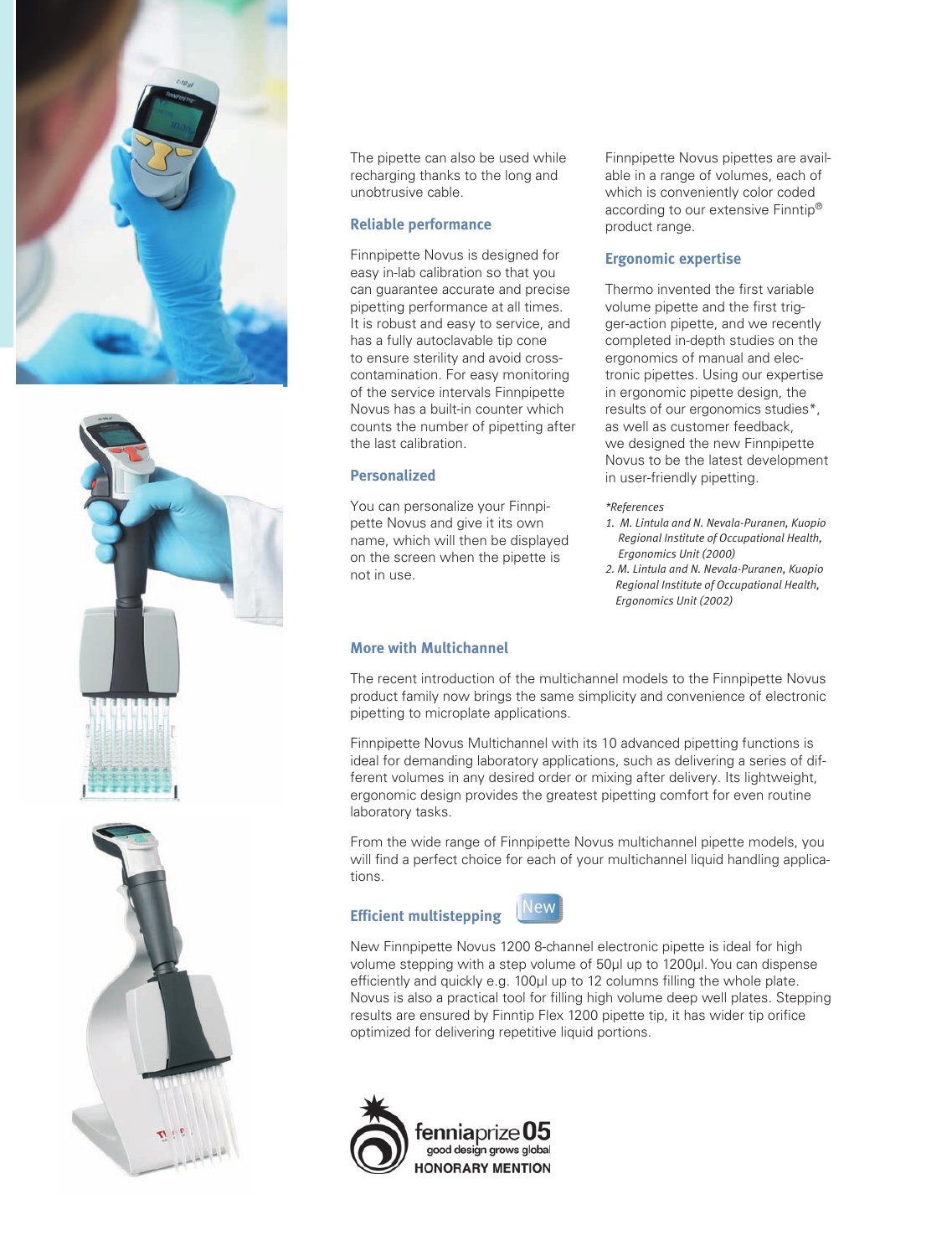# **Familiar text guided graphical user interface**



*The intuitive menu makes all the most commonly used functions, such as PIPETTE, easily available.*

*Selecting PROGRAM accesses 9 different user memory slots, which are available for storing your own combinations of the 10 different pipetting functions.*



*The STEPPER function enables you to repeatedly dispense the volume you choose over a selected number of repetitions. This function is mainly used in routine applications where efficient and high speed pipetting is needed.*

# IPETTE MENU

*Forward pipetting is the most regularly used function and you can select the pipetting volume easily by pressing the scroll key.*

## *Finnpipette Novus pipetting programs:*

30-300 111

- *Forward pipette*
- *Reverse pipette*
- *Repetitive pipette*
- *Forward pipette + Count*
- *Forward pipette + Mix*
- *Stepper pipette*
- *Sequential Stepper pipette*
- *Dilution*
- *Dilution + Mix*
- *Manual*
- *Sequental Aspirate pipette*



*Finnpipette Novus makes routine tasks like mixing and diluting much easier, as well as allowing combinations of these functions. For example, the MIX+DILUTE function aspirates two different reagents, which are separated by an air gap. These solutions can then be mixed to a 70% of the total volume.*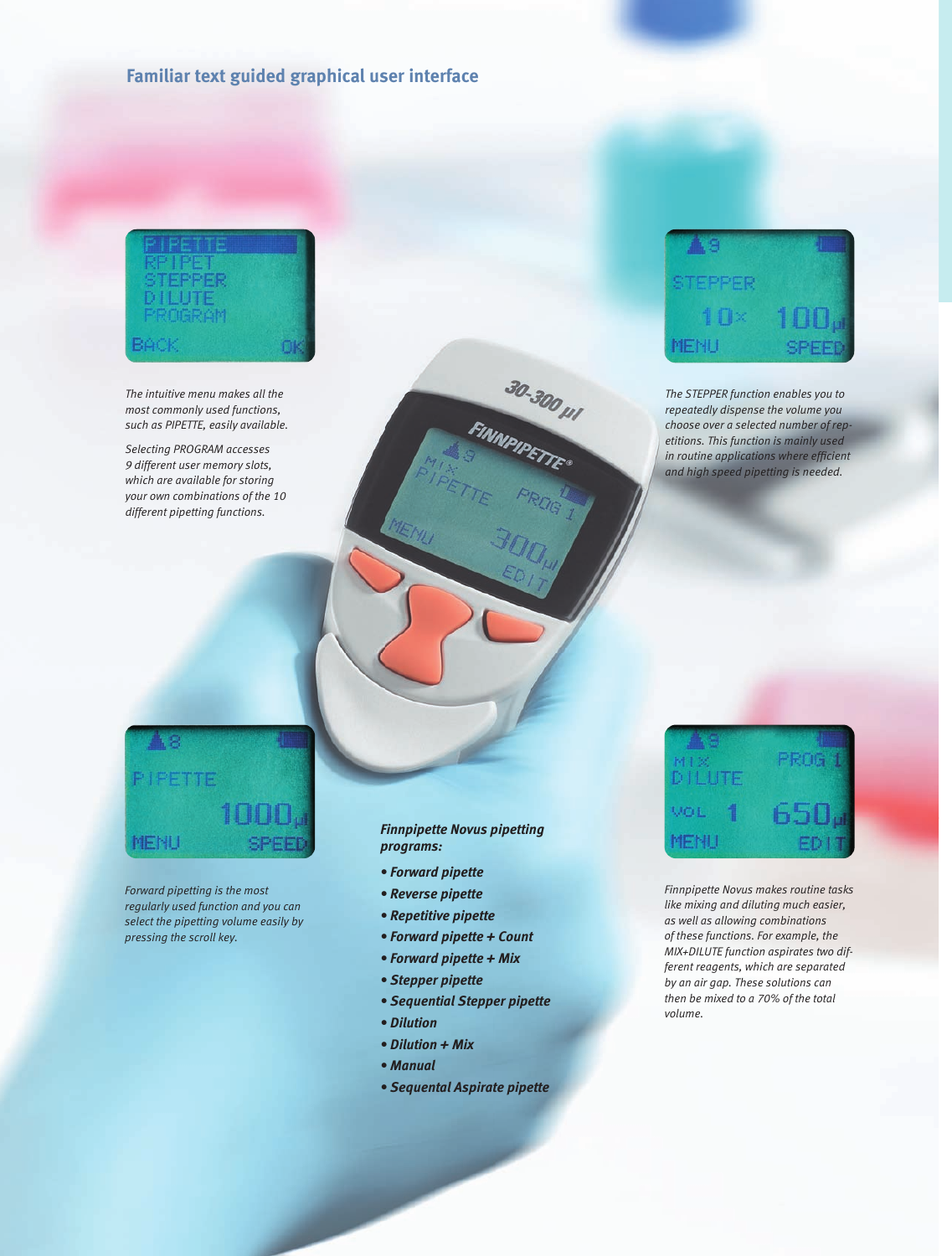# **Finntip®**

**Finntip pipette tips complement the new Finnpipette Novus to make a complete optimized pipetting system. Finntips are fully compatible with all Finnpipettes, providing optimal liquid handling results. All Finntips are available in easy-toopen, fully autoclavable hinged tip racks with color-coded matrix trays.**

# **Finntip Pipette Tips Tip-top quality**

High-quality Finntip pipette tips from Thermo Electron have always been an essential part of our world leading family of Finnpipettes.

Thermo's advanced molding techniques ensure that all Finntips provide the very best dispensing accuracy.

# **Finntip 0.2 μl-10ml Ensure the success of your application with Finntips**

Thermo offers an extensive range of Finntips for you to choose from, so that you can get reliable pipetting results, whatever your application. All the Finntips are available as sterilized versions and they are fully autoclavable.

# **Finntip Flex 300 μl and new 1200 μl Flexible in every way**

Thermo's new Finntip Flex system is the latest breakthrough in pipette tip technology that offers flexible, soft and sophisticated high-end tips for discerning users. The new rack is very easy to use and it does not slide on the lab bench.

## **Finntip Flex 300 Refill Kits Speed up your assays**

The new innovative Finntip Flex 300 refill system is very easy to use. Just place the refill tower on top of empty Flex rack and with a single click the new tip matrix plate is placed. Finntip Flex 300 Refills can be used with Finntip Flex racks.

## **Finntip 250 Universal and Finntip 10 Refill Kits Easy to use**

The kits contain two refill towers of 10 matrix plates each. Finntip 250 Universal can be used for a volume range of 0.5 – 250 µl whilst Finntip 10 can be used for 0.2 -10 µl. Finntip 250 and Finntip 10 Refills can be used with standard Finntip racks.

# **Finntip Filter 0.2 μl-10ml Prevent cross-contamination**

Finntip Filters are ideal for PCR and other amplification methods, or for any work where aerosol contamination might occur. Finntip Filters effectively eliminate carry-over contamination, ensuring the success of the application. Finntip Filters 0.2 - 1000 ul are certified to be free of DNA, DNase and RNase.



*Finntip Flex 1200*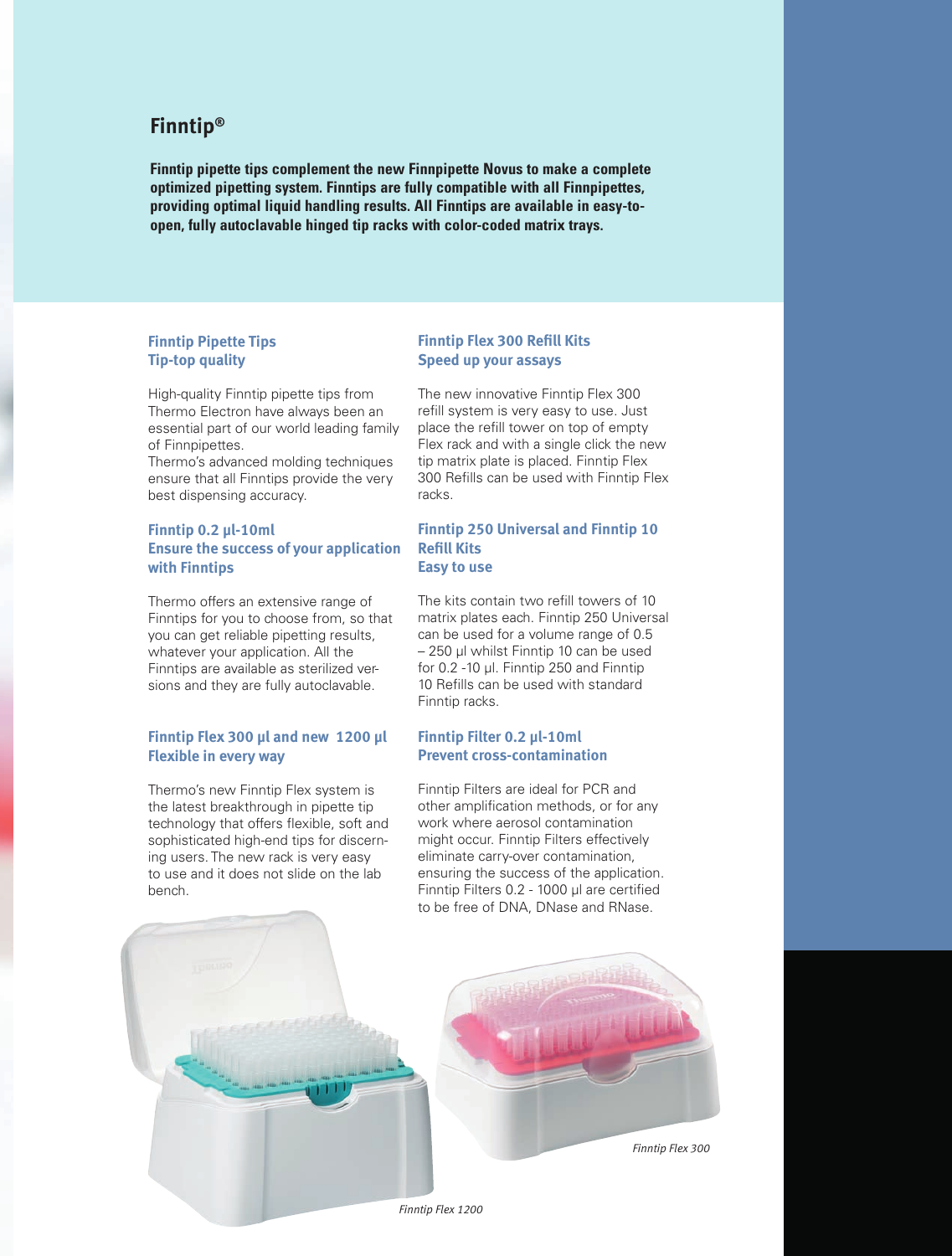# **Finntip - Standard Pipette Tips**

| Cat. no.            | <b>Description</b>               | Quantity                        |
|---------------------|----------------------------------|---------------------------------|
| 9400 310            | Finntip 10                       | 1000/bag                        |
| 9400 300            | Finntip 10                       | 10x96/rack                      |
| 9400 303            | Finntip 10 sterile               | 10x96/rack                      |
| 9400 326            | Finntip 10 refill<br>starter kit | $4x192/rack +$<br>10x192/refill |
| 9400 327            | Finntip 10 refill kit            | 20x192/refill                   |
| Color code:<br>Pink | Length: 3.2 cm                   |                                 |

| <b>Finntip 300</b> |                         |             |  |
|--------------------|-------------------------|-------------|--|
| Cat. no.           | <b>Description</b>      | Quantity    |  |
| 9401 260           | Finntip 300             | 1000/bag    |  |
| 9401 240           | Finntip 300             | 20 000/bulk |  |
| 9401 250           | Finntip 300             | 10x96/rack  |  |
| 9401 253           | Finntip 300 sterile     | 10x96/rack  |  |
| 9401 255           | Finntip 300 refill pack | 10x192/pack |  |
| Color code:        | Length: 5.2 cm          |             |  |
| Orange             |                         |             |  |

#### **Finntip 250 Universal**

| Cat. no.              | <b>Description</b>                          | Quantity                      |
|-----------------------|---------------------------------------------|-------------------------------|
| 9400 250              | Finntip 250 Universal                       | 500/box                       |
| 9400 230              | Finntip 250 Universal                       | 1000/bag                      |
| 9400 220              | Finntip 250 Universal                       | 20 000/bulk                   |
| 9400 260              | Finntip 250 Universal                       | 10x96/rack                    |
| 9400 263              | Finntip 250 Universal<br>sterile            | 10x96/rack                    |
| 9400 266              | Finntip 250 Universal<br>refill starter kit | $4x96/rack +$<br>10x96/refill |
| 9400 267              | Finntip 250 Universal<br>refill kit         | 20x96/refill                  |
| Color code:<br>Yellow | Length: 5.2 cm                              |                               |

| Cat. no.    | <b>Description</b> | Quantity    |
|-------------|--------------------|-------------|
| 9400 620    | Finntip 20         | 1000/bag    |
| 9400 610    | Finntip 20         | 10x384/rack |
| 9400 613    | Finntip 20 sterile | 10x384/rack |
| Color code: | Length: 3.3 cm     |             |
| Purple      |                    |             |

| Cat. no.    | <b>Description</b> | Quantity    |
|-------------|--------------------|-------------|
| 9400 360    | Finntip 50         | 1000/bag    |
| 9400 370    | Finntip 50         | 10x384/rack |
| 9400 373    | Finntip 50 sterile | 10x384/rack |
| Color code: | Length: 4.8 cm     |             |
| Turquoise   |                    |             |

| Finntip 200 Ext<br>$400/b$ ox<br>9400 100<br>Finntip 200 Ext<br>10x96/rack<br>9400 130<br>10x96/rack<br>9400 133 | Finntip 200 Ext sterile |
|------------------------------------------------------------------------------------------------------------------|-------------------------|
|                                                                                                                  |                         |
|                                                                                                                  |                         |
|                                                                                                                  |                         |

| <b>Finntip Flex 300</b> |                                        |                               |
|-------------------------|----------------------------------------|-------------------------------|
| Cat. no.                | <b>Description</b>                     | Quantity                      |
| 94060510                | Finntip Flex 300                       | 10x96/rack                    |
| 94060513                | Finntip Flex 300 sterile               | 10x96/rack                    |
| 94060516                | Finntip Flex 300 refill<br>starter kit | $1x96/rack +$<br>20x96/refill |
| 94060517                | Finntip Flex 300 refill kit            | 20x96/refill                  |
| 94060520                | Finntip Flex 300                       | 1000/bag                      |
| Color code:             | Length: 6.0 cm                         |                               |
| Orange                  |                                        |                               |

| Finntip 1000 |                          |             |
|--------------|--------------------------|-------------|
| Cat. no.     | <b>Description</b>       | Quantity    |
| 9401 030     | Finntip 1000             | 1000/bag    |
| 9401 010     | Finntip 1000             | 10 000/bulk |
| 9401 070     | Finntip 1000             | $200/b$ ox  |
| 9401 110     | Finntip 1000             | 10x96/rack  |
| 9401 113     | Finntip 1000 sterile     | 10x96/rack  |
| 9401 115     | Finntip 1000 refill pack | 5x192/pack  |
| Color code:  | Length: 7.1 cm           |             |
| Blue         |                          |             |

| <b>Finntip 1000 Ext</b> |  |  |  |
|-------------------------|--|--|--|
|-------------------------|--|--|--|

| Cat.no.             | <b>Description</b>       | Quantity  |
|---------------------|--------------------------|-----------|
| 9401 410            | Finntip 1000 Ext         | 1000/bag  |
| 9401 420            | Finntip 1000 Ext         | 5x96/rack |
| 9401 423            | Finntip 1000 Ext sterile | 5x96/rack |
| Color code:<br>Blue | Length: $10.5$ cm        |           |

# **New**

# **Finntip Flex 1200**

|  | Cat. no.    | <b>Description</b>        | Quantity   |  |
|--|-------------|---------------------------|------------|--|
|  | 94060810    | Finntip Flex 1200         | 10x96/rack |  |
|  | 94060513    | Finntip Flex 1200 sterile | 10x96/rack |  |
|  | Color code: | Length: $6.0 \text{ cm}$  |            |  |
|  | Turquoise   |                           |            |  |
|  |             |                           |            |  |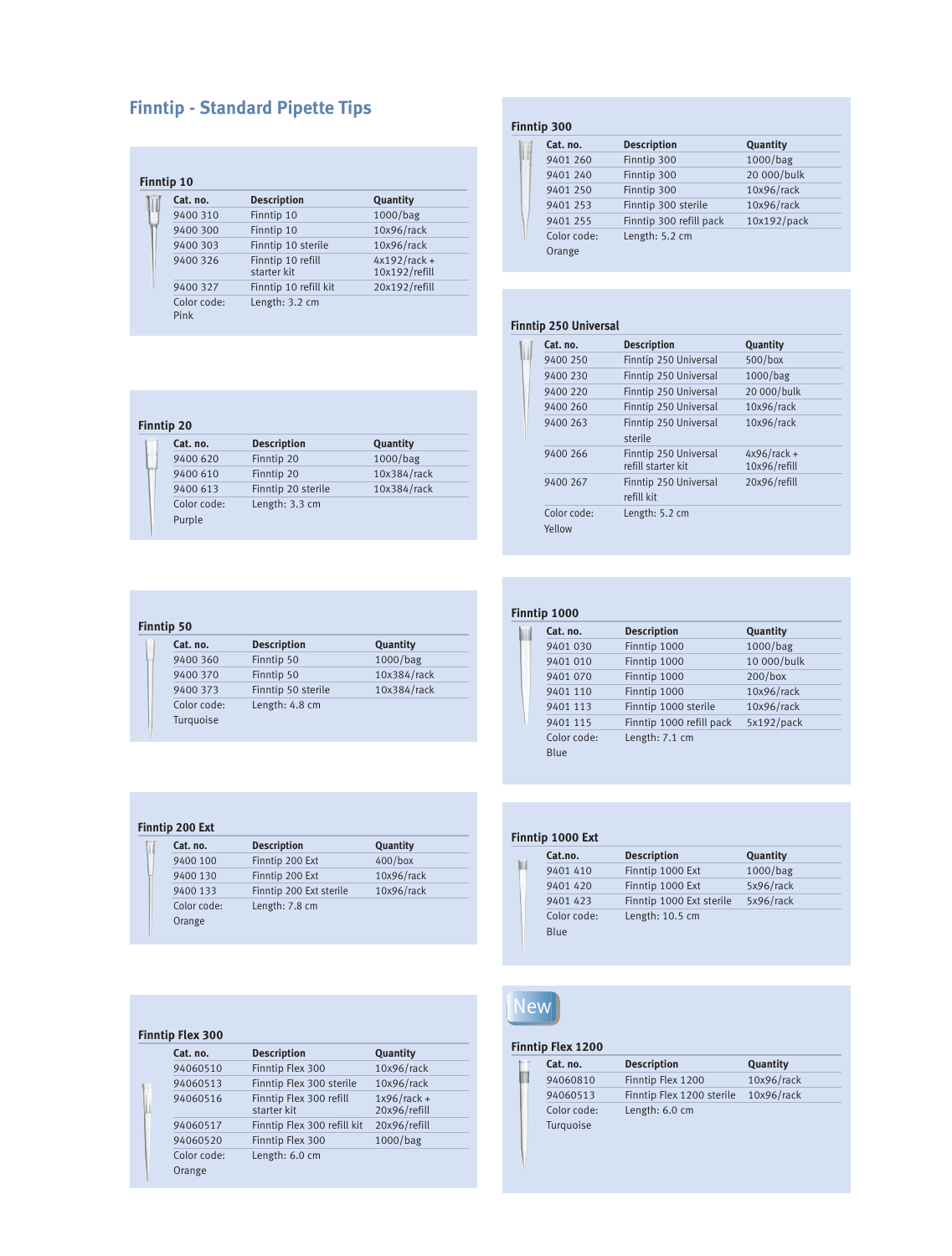| Finntip 5 ml |                      |                 |
|--------------|----------------------|-----------------|
| Cat. no.     | <b>Description</b>   | <b>Quantity</b> |
| 9402 050     | Finntip 5 ml         | $75/b$ ox       |
| 9402 030     | Finntip 5 ml         | 500/bag         |
| 9402 010     | Finntip 5 ml         | 3000/bulk       |
| 9402070      | Finntip 5 ml         | 5x54/rack       |
| 9402073      | Finntip 5 ml sterile | 5x54/rack       |
| Color code:  | Length: 14.7 cm      |                 |
| Green        |                      |                 |

#### **Finntip 10 ml**

| Cat. no.           | <b>Description</b>    | Quantity  |  |
|--------------------|-----------------------|-----------|--|
| 9402 150           | Finntip 10 ml         | $40/b$ ox |  |
| 9402 151           | Finntip 10 ml         | 100/bag   |  |
| 9402 160           | Finntip 10 ml         | 5x24/rack |  |
| 9402 163           | Finntip 10 ml sterile | 5x24/rack |  |
| Color code:<br>Red | Length: 15.0 cm       |           |  |

# **Finntip - Special Pipette Tips**

# **Finntip BioCon \***

| Cat. no.  | <b>Description</b>              | <b>Volume</b>  | Quantity   |
|-----------|---------------------------------|----------------|------------|
| 94053 100 | Finntip BioCon 10               | $0.2 - 10$ µ   | $100/b$ ox |
| 94053 200 | Finntip BioCon 250              | $0.5 - 250$ µl | $100/b$ ox |
| 94053 300 | Finntip BioCon 1000 100-1000 µl |                | $50/b$ ox  |

\* Finntip BioCons are certified to be free of Endotoxin, DNA, DNase and RNase

# **Finntip Wide**

| Cat. no.             | <b>Description</b>           | <b>Volume</b> | Quantity   |
|----------------------|------------------------------|---------------|------------|
| 9405 020             | Finntip 250<br>Wide          | 10-250 µl     | 1000/bag   |
| 9405 030             | Finntip 250<br>Wide          | 10-250 µl     | 22000/bulk |
| 9405 120             | Finntip 250<br>Wide          | 10-250 µl     | 10x96/rack |
| 9405 123             | Finntip 250<br>Wide sterile  | 10-250 µl     | 10x96/rack |
| 9405 050             | Finntip 1000<br>Wide         | 100-1000 µl   | 400/bag    |
| 9405 060             | Finntip 1000<br>Wide         | 100-1000 µl   | 6500/bulk  |
| 9405 160             | Finntip 1000<br>Wide         | 100-1000 µl   | 10x96/rack |
| 9405 163             | Finntip 1000<br>Wide sterile | 100-1000 µl   | 10x96/rack |
| Color Code:<br>White | Length: 5.3 cm $/$ 7.2 cm    |               |            |



**Finntip Flex 300 Refill Starter Kit** 

#### **Convenient packaging**

A range of packaging options is available, including racks, bags, boxes and bulk. To reduce waste, convenient refill packs are available for Finntip racks.

| <b>Finntip Filter *</b> |                                              |                |                     |
|-------------------------|----------------------------------------------|----------------|---------------------|
| Cat.no.                 | <b>Description</b>                           | <b>Volume</b>  | Quantity            |
| 94052000                | <b>Finntip Filter Micro</b><br>10 µl sterile | $0.2 - 10$ µ   | 10x96/rack          |
| 94052020                | <b>Finntip Filter Micro</b><br>20 µl sterile | $0.5 - 20$ µl  | 10x384/rack         |
| 94052060                | <b>Finntip Filter Micro</b><br>50 µl sterile | $0.2 - 50$ µl  | 10x384/rack         |
| 94052 100               | <b>Finntip Filter</b><br>10 µl sterile       | $0.5 - 10$ µ   | 10x96/rack          |
| 94052 150               | <b>Finntip Filter</b><br>20 µl sterile       | $0.5 - 20$ µl  | 10x96/rack          |
| 94052160                | <b>Finntip Filter</b><br>30 µl sterile       | $0.3 - 30$ µl  | 10x96/rack          |
| 94052 200               | <b>Finntip Filter</b><br>100 µl sterile      | $0.5 - 100$ µl | 10x96/rack          |
| 94052 310               | <b>Finntip Filter</b><br>100 µl Ext sterile  | 5-100 µl       | 10x96/rack          |
| 94052 300               | <b>Finntip Filter</b><br>200 µl sterile      | $0.5 - 200$ µl | 10x96/rack          |
| 94052 320               | <b>Finntip Filter</b><br>200 µl Ext sterile  | 5-200 µl       | 10x96/rack          |
| 94052350                | <b>Finntip Filter</b><br>300 µl sterile      | 5-300 µl       | 10x96/rack          |
| 94052410                | <b>Finntip Filter</b><br>1000 µl sterile     | 100-1000 µl    | 10x96/rack          |
| 94052 430               | <b>Finntip Filter</b><br>1000 µl Ext sterile | 100-1000 µl    | 5x96/rack           |
| 94052 550               | <b>Finntip Filter</b><br>5 ml sterile        | $1-5$ ml       | $5 \times 54$ /rack |
| 94052 600               | <b>Finntip Filter</b><br>10 ml sterile       | $2-10$ ml      | 5 x 24/rack         |

\* Finntip Filters are certified to be free of DNA, DNase and RNase